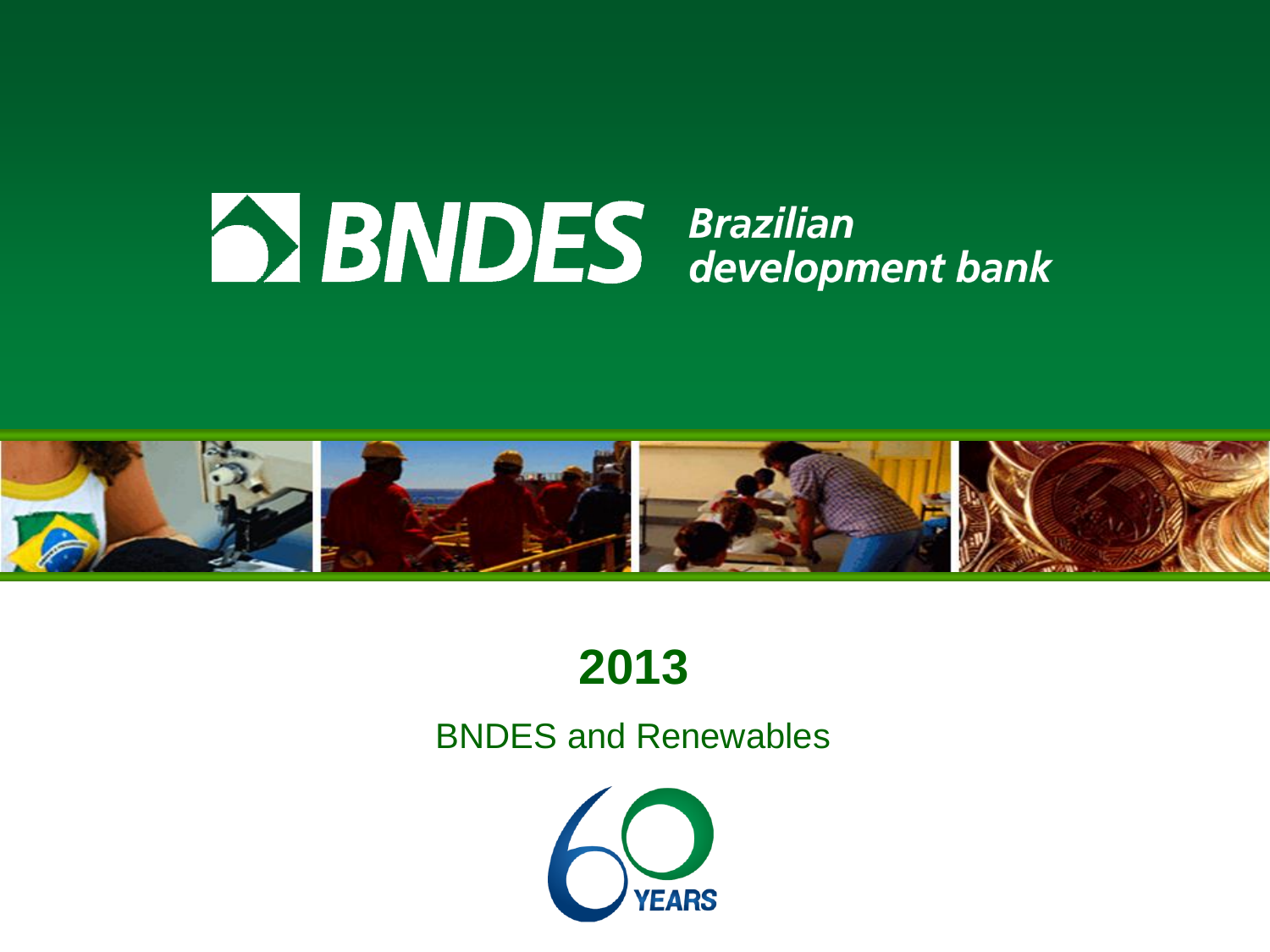### **Annual Disbursements**

**EX BNDES** 

**Converted to US dollar on the disbursement dates**



**Average growth of 22% in disbursements during the 2008 – 2012 period**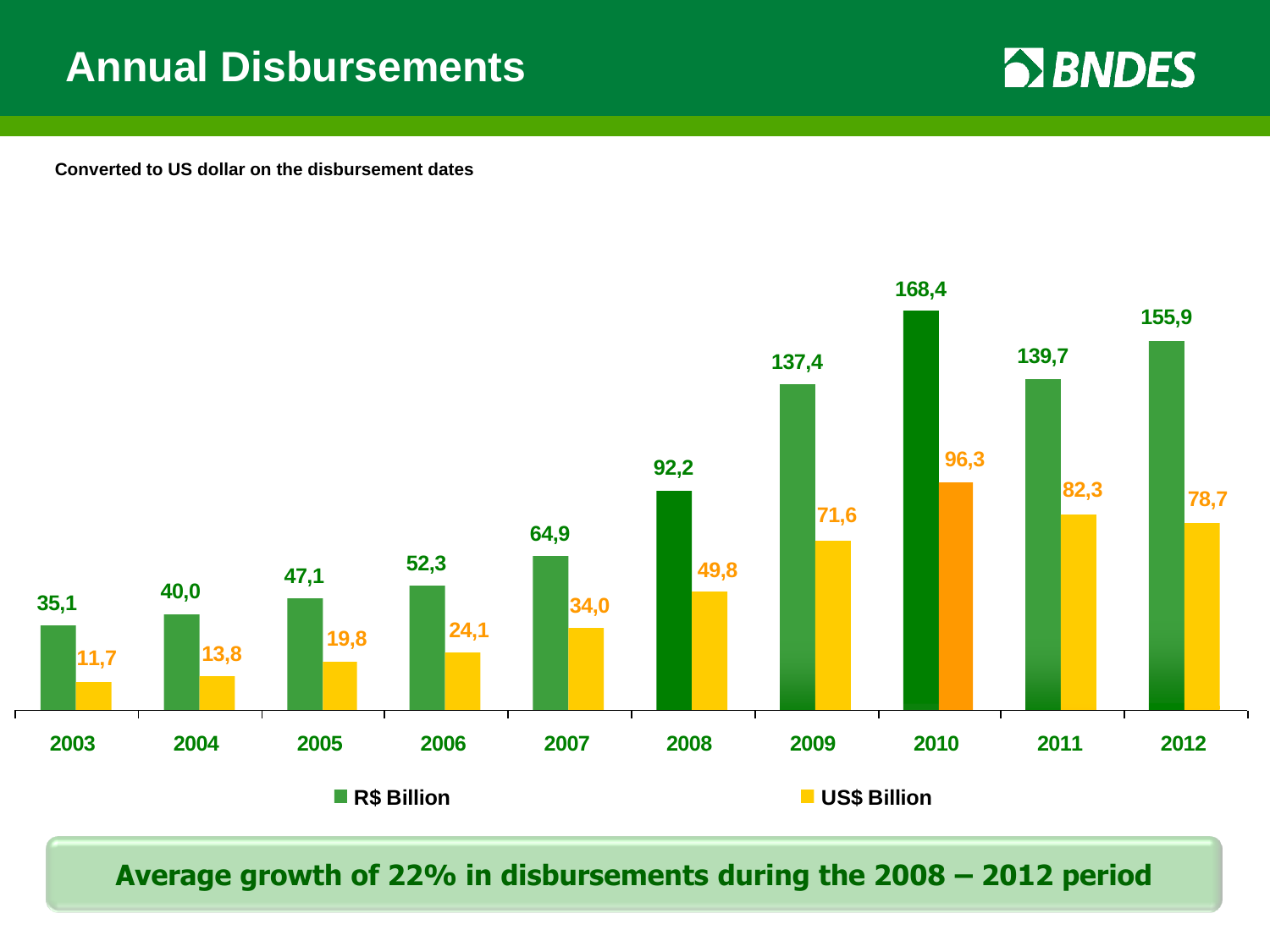

| US\$ million               | <b>BNDES</b>   | <b>IDB</b>            | <b>IBRD</b>           | <b>CAF</b>     | <b>China DB</b> |
|----------------------------|----------------|-----------------------|-----------------------|----------------|-----------------|
|                            | Dec 31st, 2011 | <b>Jun 30th, 2011</b> | <b>Jun 30th, 2011</b> | Dec 31st, 2011 | Dec 31st, 2010  |
| <b>Total Assets</b>        | 369.720        | 89.432                | 312.848               | 21.535         | 774.180         |
| <b>Shareholders Equity</b> | 36.102         | 19.794                | 38.679                | 6.351          | 60.953          |
| Net Income                 | 5.354          | 20                    | 930                   | 152            | 5.618           |
| <b>Loan Disbursements</b>  | 82.676         | 8.400                 | 21.839                | 7.694          | 86.690          |
| Capitalization             | 9,76%          | 22,13%                | 12,36%                | 29,49%         | 7,9%            |
| <b>ROA</b> (%)             | 1,65           | 0,02                  | 0,30                  | 0.71           | 0,8             |
| <b>ROE</b> (%)             | 23,12          | 0,10                  | 2,40                  | 2,39           | 9,5             |
| Established                | 1952           | 1959                  | 1945                  | 1968           | 1994            |

**IDB** = Inter-American Development Bank

**IBRD** = The International Bank for Reconstruction and Development (World Bank)

(\*) Unlike other institutions, 12-month fiscal year ends June 30th

**CAF** = Corporación Andina de Fomento

**CDB =** China Development Bank

**Capitalization** = Shareholders' Equity / Total Assets **ROA** = Return On average Assets **ROE** = Return On average Equity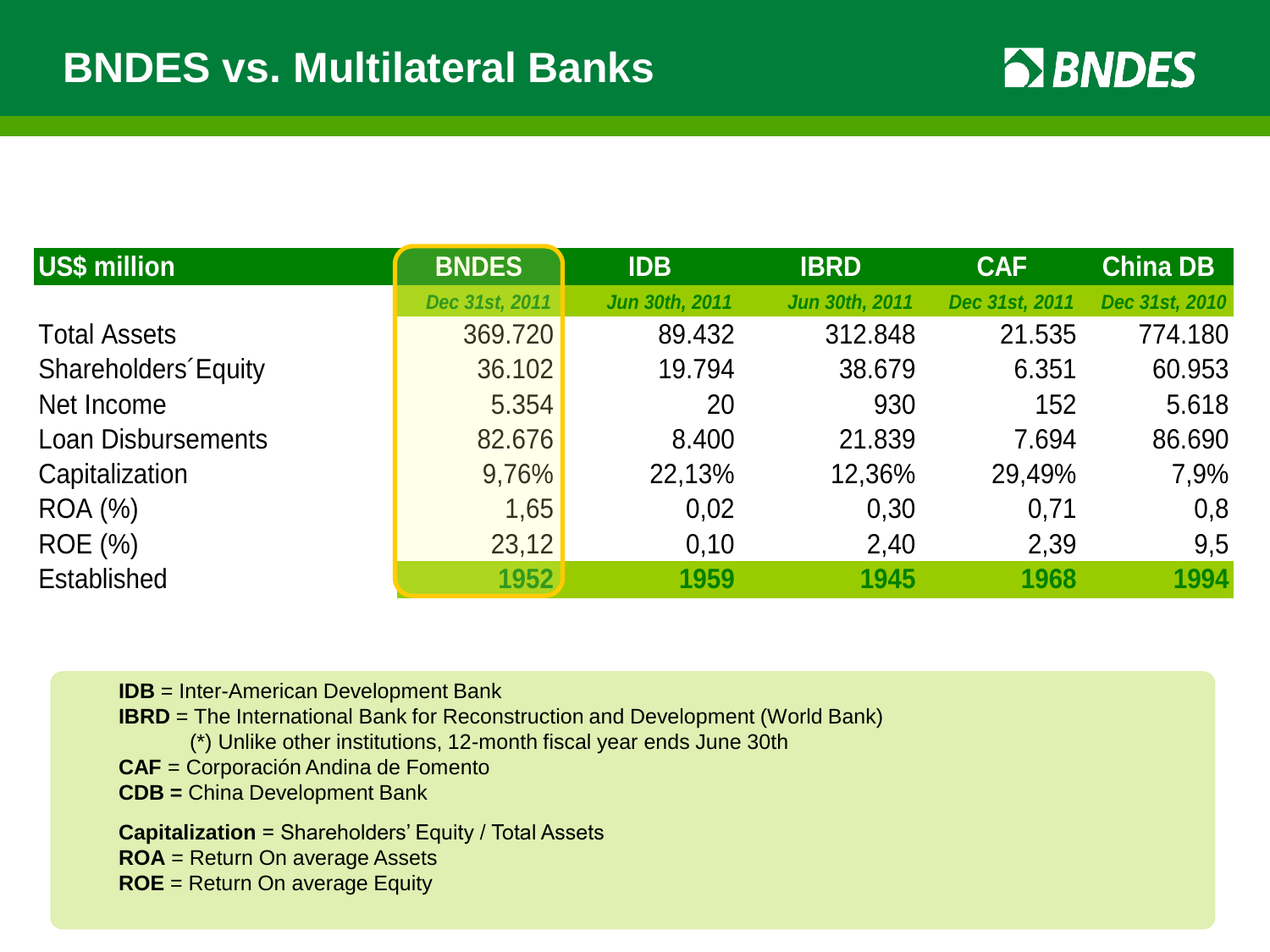

# Brazilian Power Sector

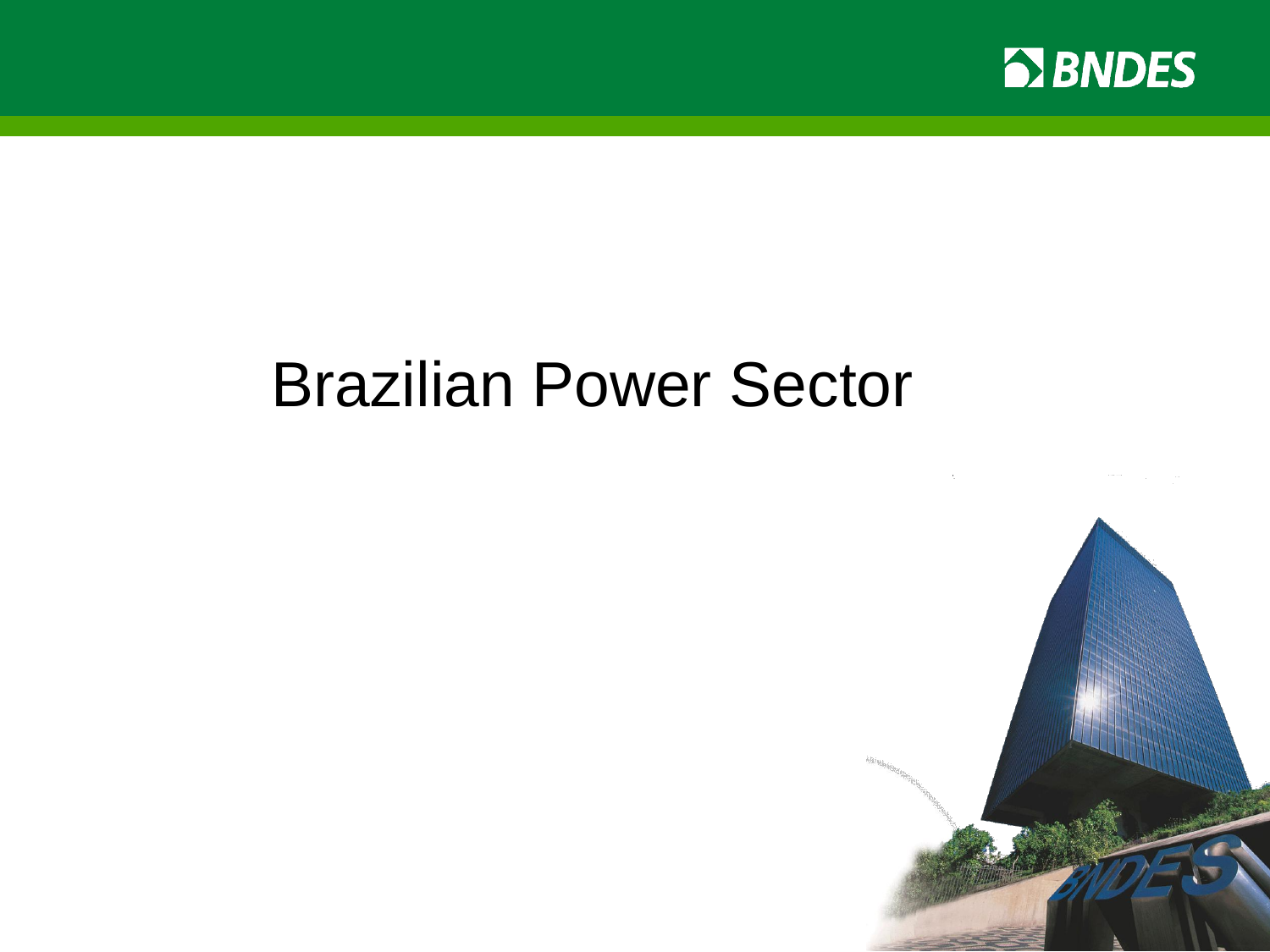**In Brazil, 49,7% of the domestic supply of energy comes from renewable sources, while the world average is 13% and the average of developed countries is only 6%.**

**EX BNDES** 



**Source: Mining and Energy Ministry (Brazil, 2011)**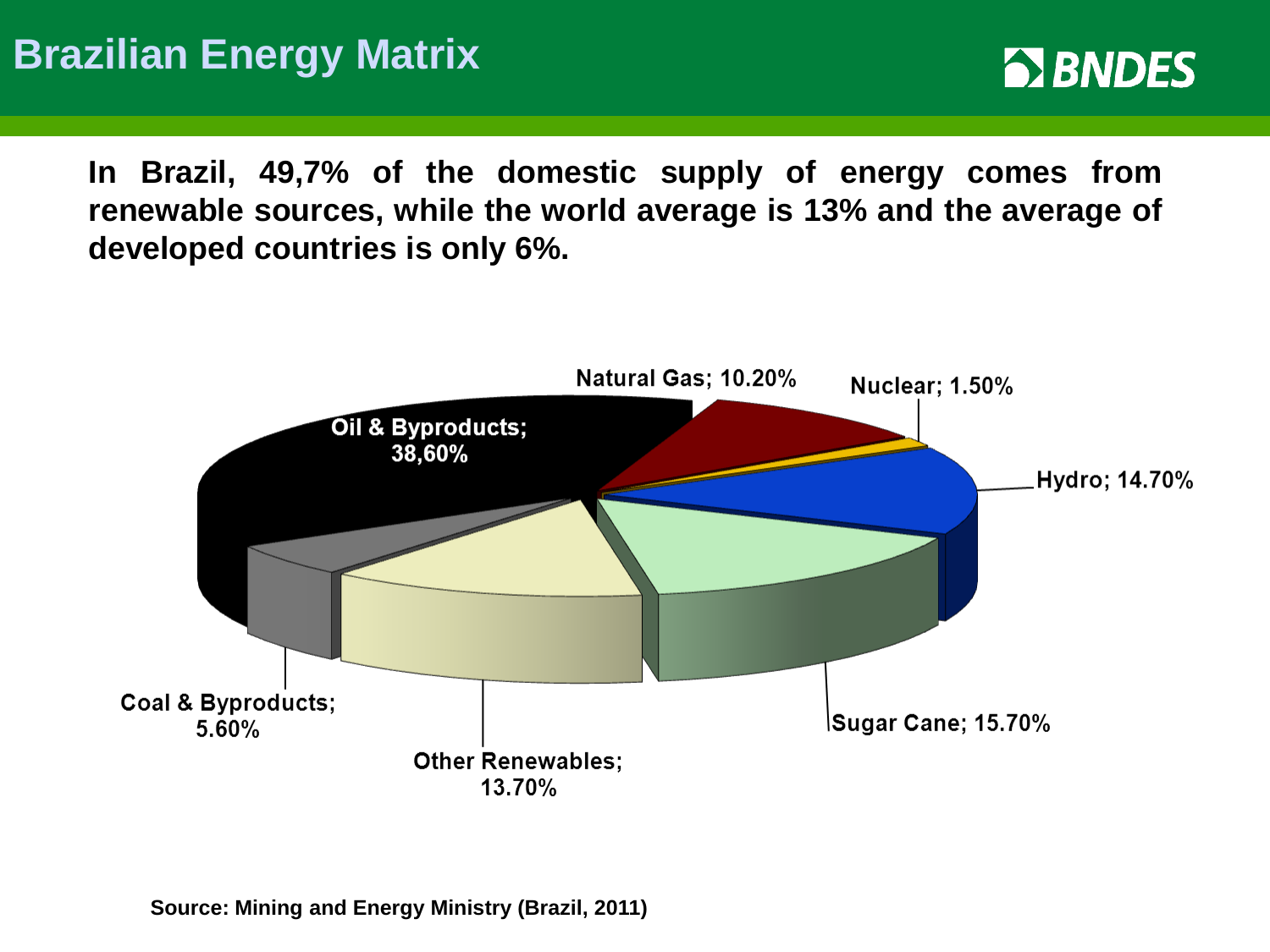#### **Brazilian Power Capacity**

**EX BNDES** 



*Source : Mines and Energy Ministry - 2011*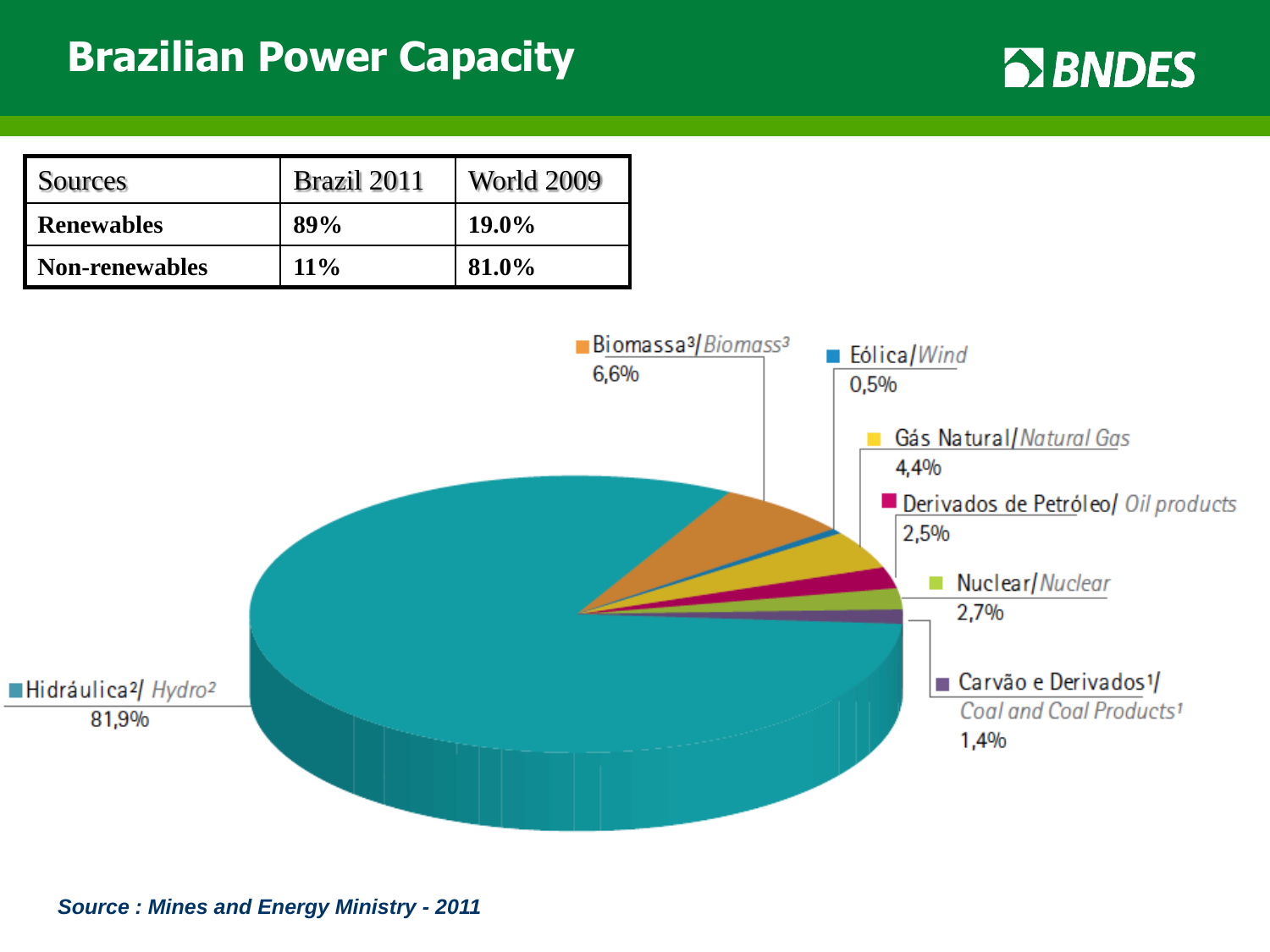## **Hydroelectric Potential in the World (% of the potential in use)**



**EX BNDES** 

*Source : EPE*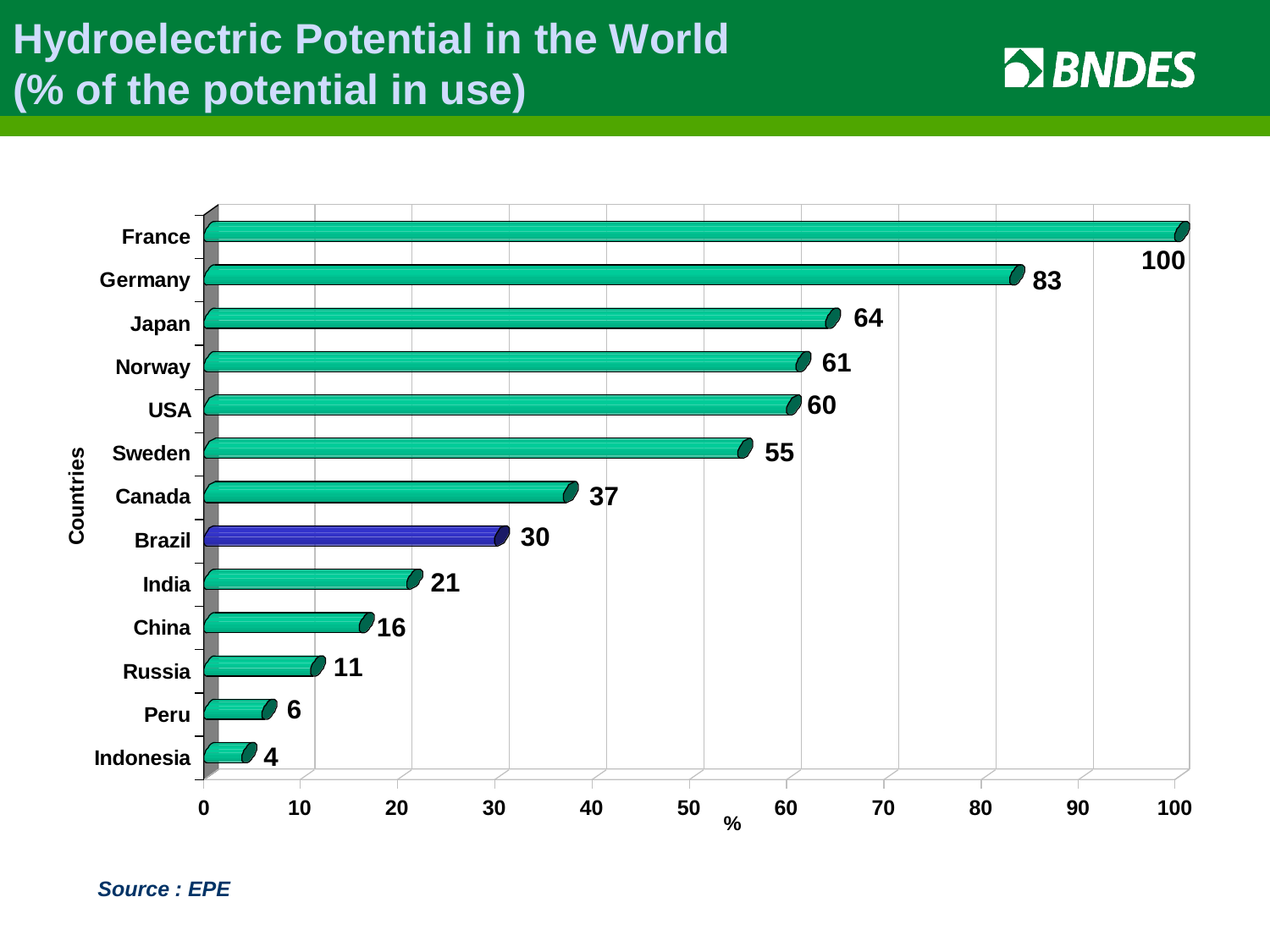• Hydrothermal condominium system: its centralized operation is responsible for an economy of 20% of the total power capacity

**BISON BISON** 

- Long distance between centers of production and of consumption requires extensive transmission lines
- 69,5% of the reservoirs are located in the region of three states, in the basin of the rivers Grande and Paranaíba
- Existence of isolated systems at the Northern and Midwestern regions, covered by thermos
- Only about 1/3 of the hydro power capacity is in use until now.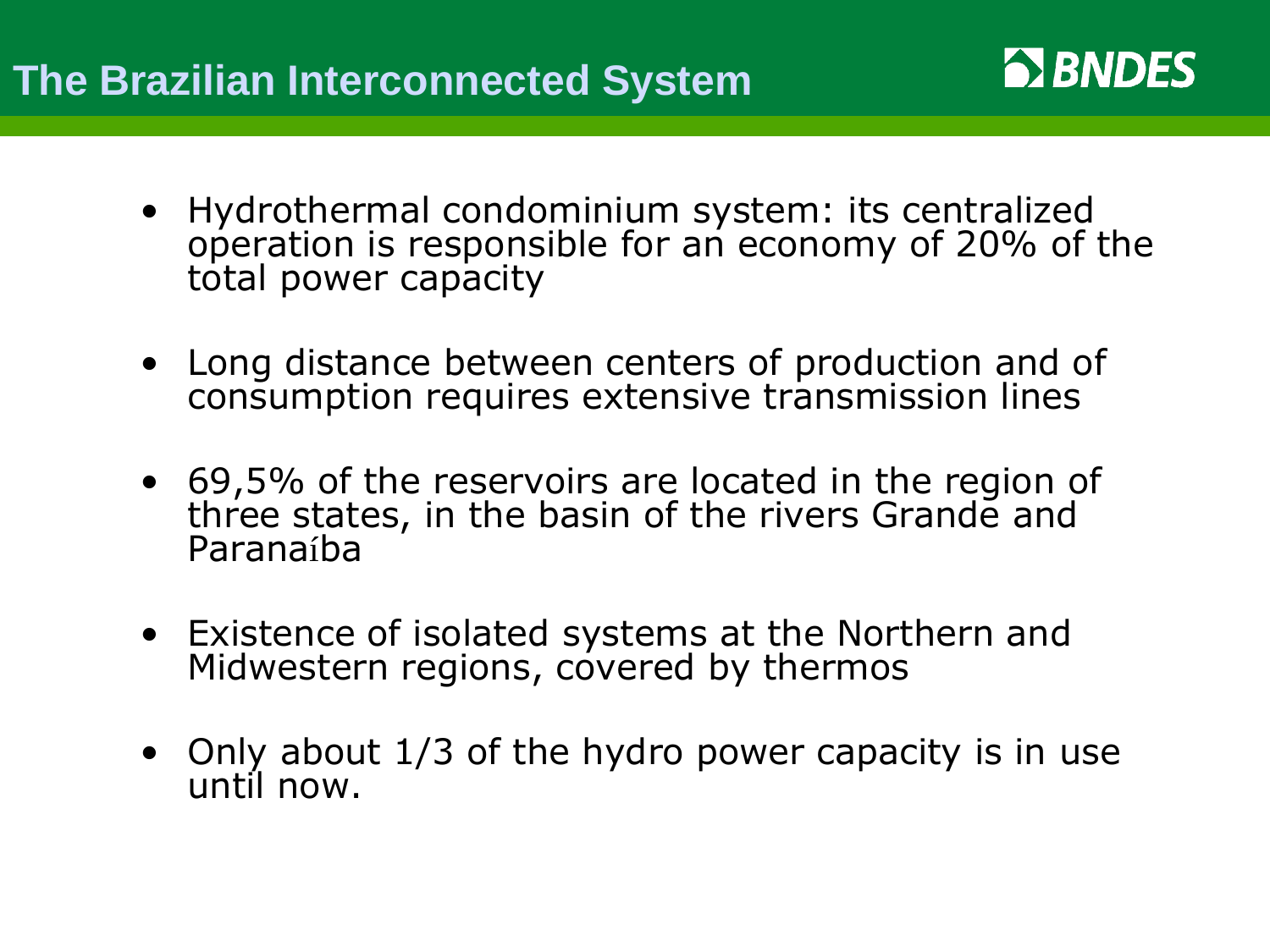**Brazilian Grid**



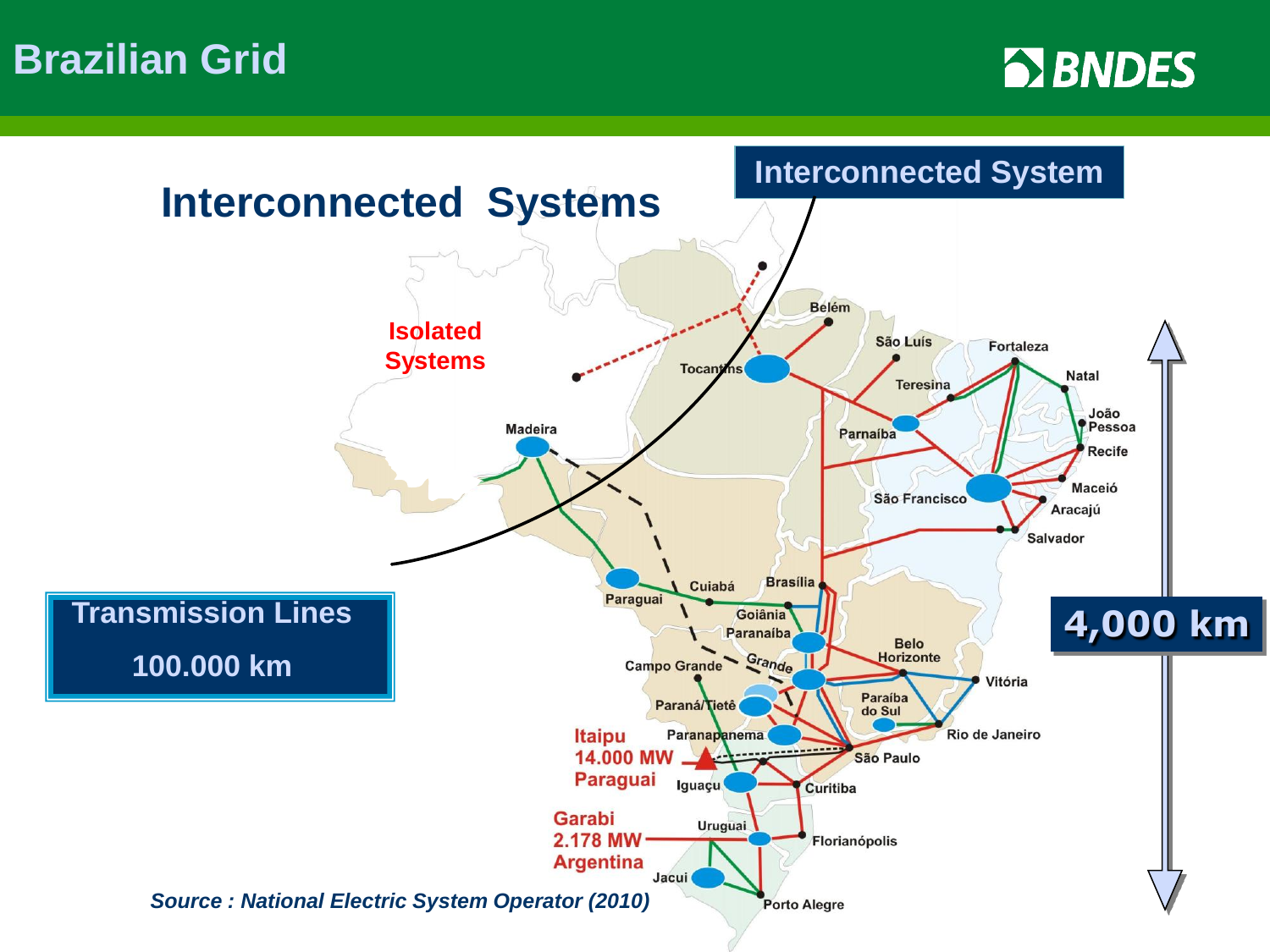

# BNDES Support to Power Sector

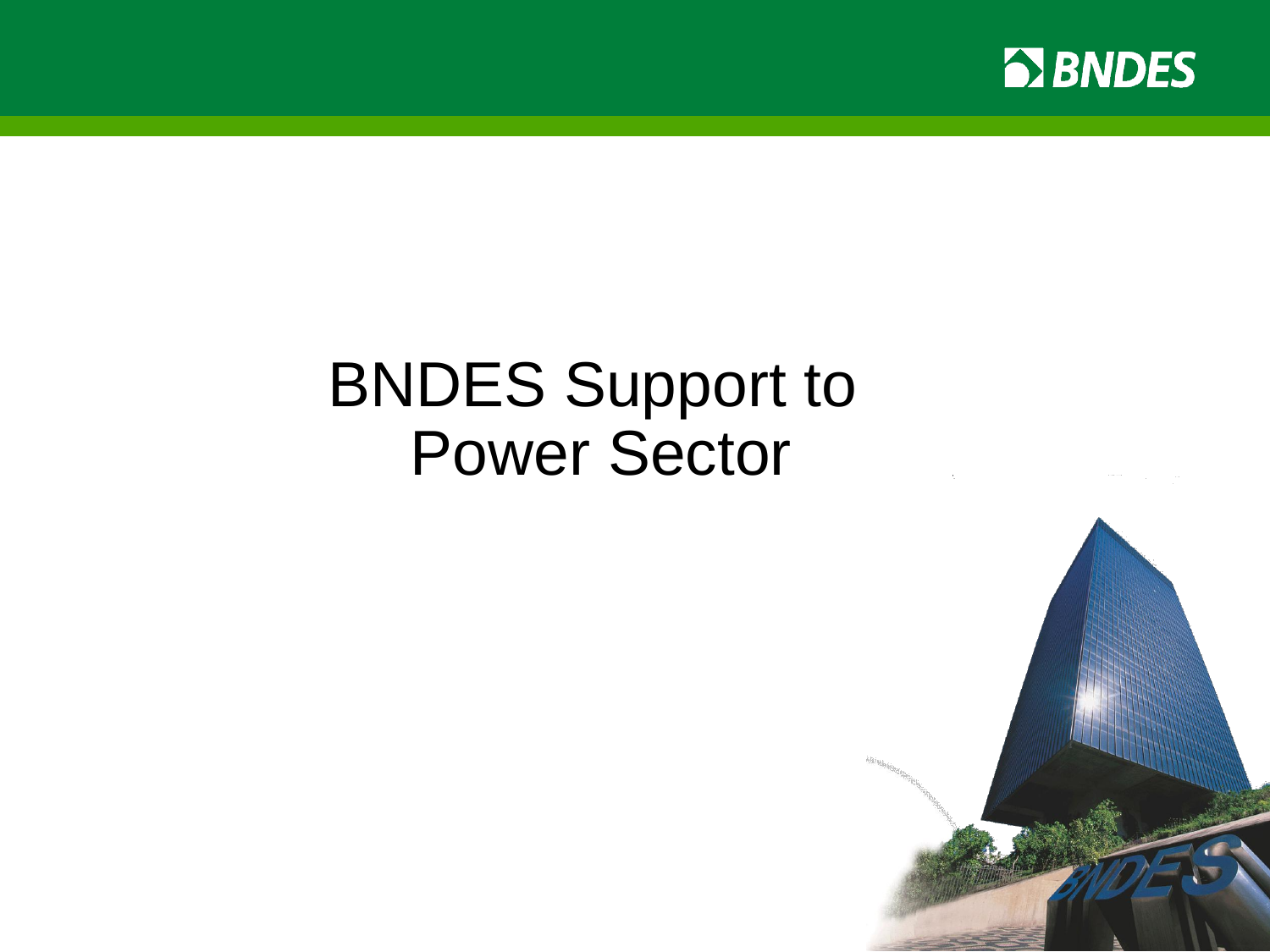# **Electrical Power Industry: Approved Operations - 2003 to 2012**

| <b>Segment</b>                    | <b>Capacity</b> | <b>Projects</b> | <b>BNDES</b><br><b>R\$ Million</b> | <b>Investment</b><br>R\$ Million |
|-----------------------------------|-----------------|-----------------|------------------------------------|----------------------------------|
| 1. Generation (MW)                | 47,039          | 353             | 92,859                             | 149,779                          |
| Hydro $(>30$ MW)                  | 32,955          | 47              | 59,720                             | 94,435                           |
| Thermal                           | 6,056           | 16              | 12,737                             | 24,237                           |
| Hydro $(< 30$ MW)                 | 2,253           | 116             | 7,424                              | 11,310                           |
| <b>Biomass &amp; Cogeneration</b> | 1,959           | 44              | 3,422                              | 4,610                            |
| Wind                              | 3,815           | 130             | 9,557                              | 15,188                           |
| 2. Transmission (Km)              | 26,922          | 86              | 14,858                             | 29,845                           |
| 3. Distribution                   |                 | 77              | 13,952                             | 24,028                           |
| 4. Energy Efficiency              |                 | 19              | 101                                | 133                              |
| <b>TOTAL</b>                      |                 | 535             | 121,770                            | 203,786                          |

**EX BNDES**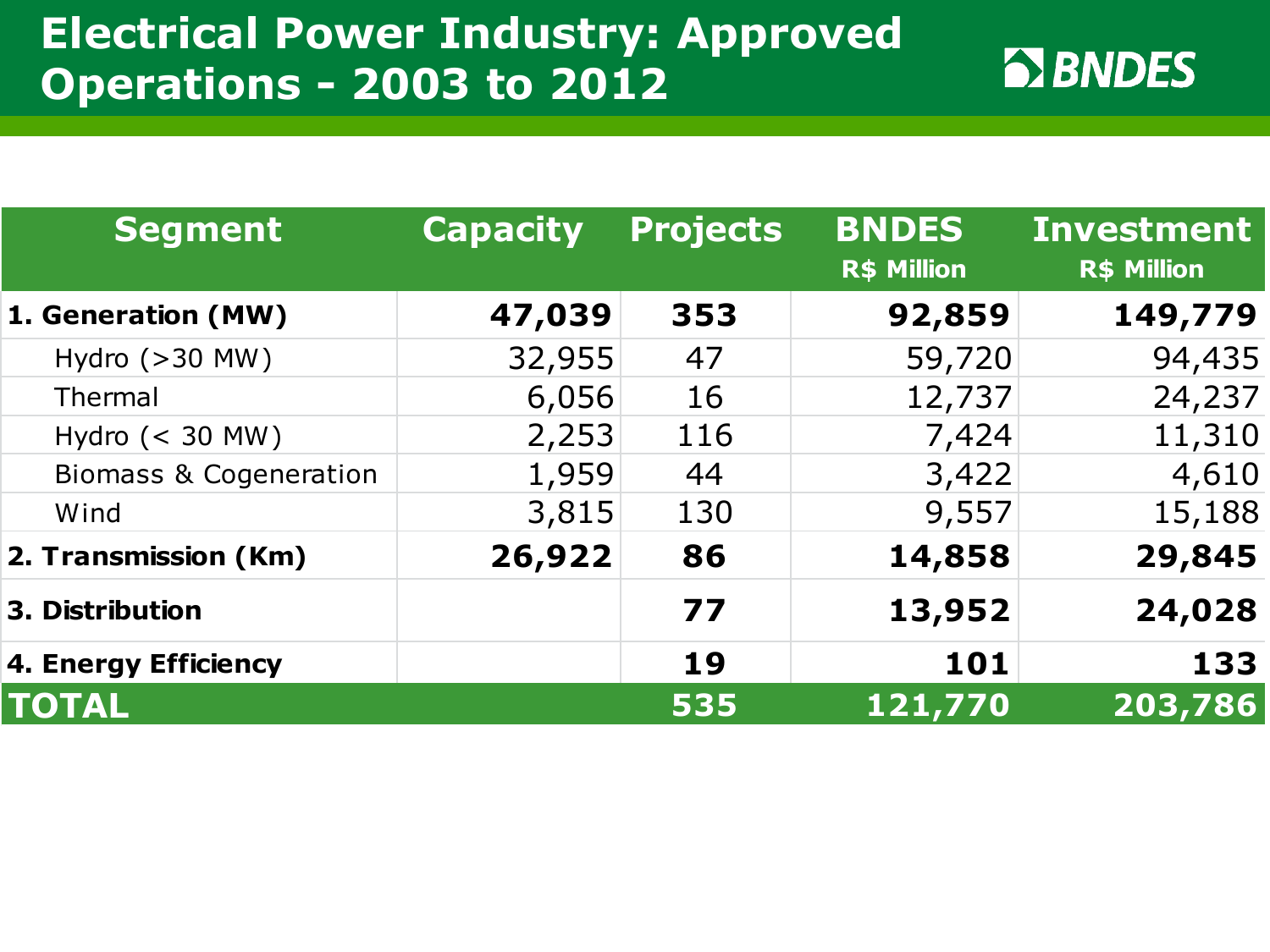# **Disbursements for Electrical Power Projects (2003 to 2012)**



*Figures in R\$ million*

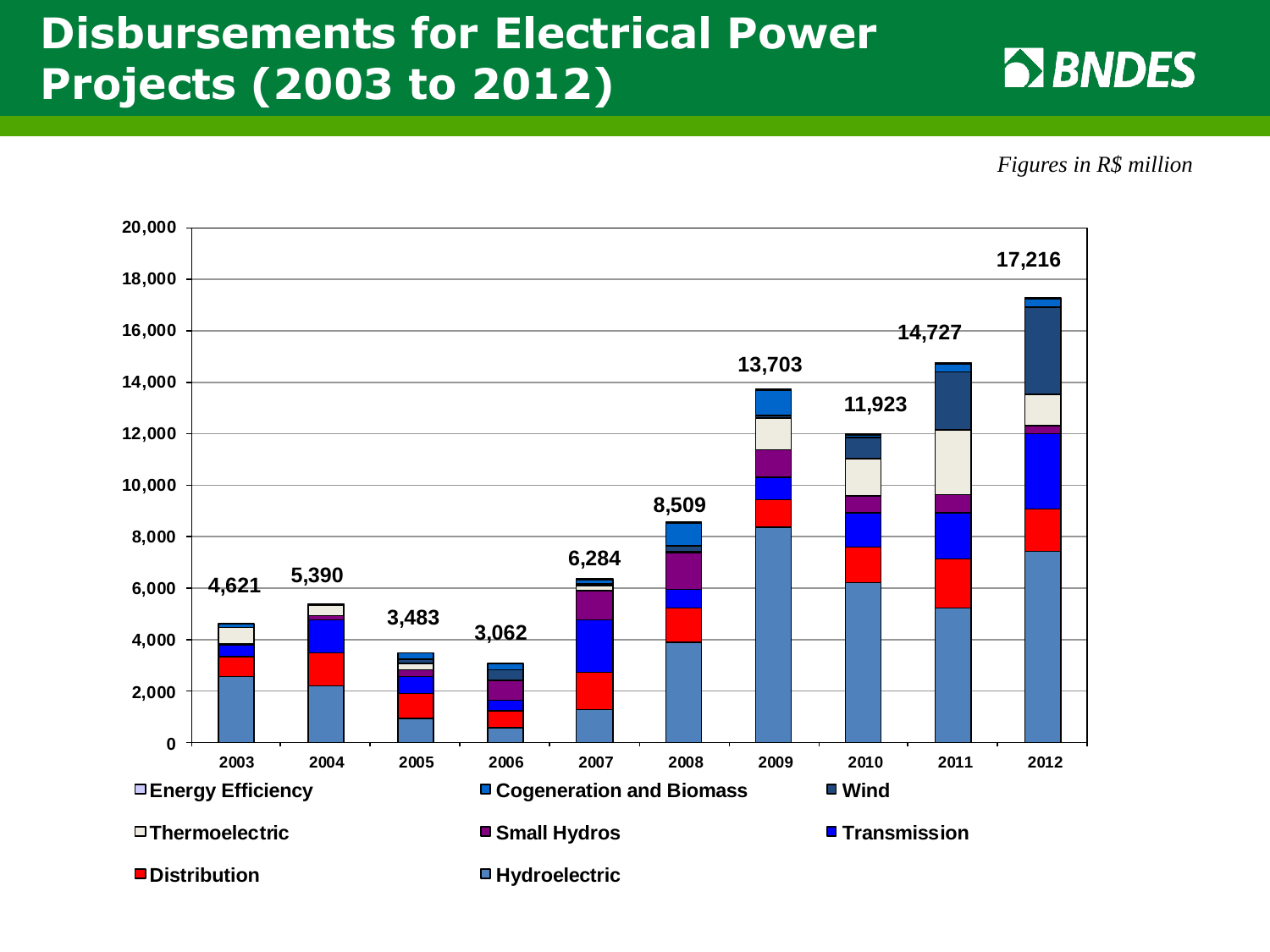## **Largest Electrical Power Projects in BNDES (since 2007)**



*in R\$ million*

|                            | <b>BNDES</b>   | <b>Investment</b> | <b>MW</b> |  |
|----------------------------|----------------|-------------------|-----------|--|
| <b>Projects</b>            | <b>Support</b> |                   |           |  |
| <b>Belo Monte</b>          | 22,500         | 28,869            | 11,233    |  |
| Jirau                      | 9,545          | 15,702            | 3,750     |  |
| <b>Santo Antônio</b>       | 8,129          | 17,813            | 3,569     |  |
| <b>Angralll</b>            | 6,146          | 10,488            | 1,405     |  |
| <b>Estreito</b>            | 2,661          | 3,607             | 1,087     |  |
| Fóz do Chapeço             | 1,656          | 2,207             | 855       |  |
| <b>Simplício</b>           | 1,034          | 1,667             | 334       |  |
| <b>Mauá</b>                | 739            | 991               | 361       |  |
| Serra do Facão             | 588            | 850               | 213       |  |
| Caçu e Barra dos Coqueiros | 543            | 694               | 155       |  |
| <b>Dardanelos</b>          | 485            | 755               | 261       |  |
| <b>Salto</b>               | 290            | 407               | 108       |  |
| Salto do Rio Verdinho      | 250            | 342               | 93        |  |
| <b>TOTAL</b>               | 54,567         | 84,391            | 23,424    |  |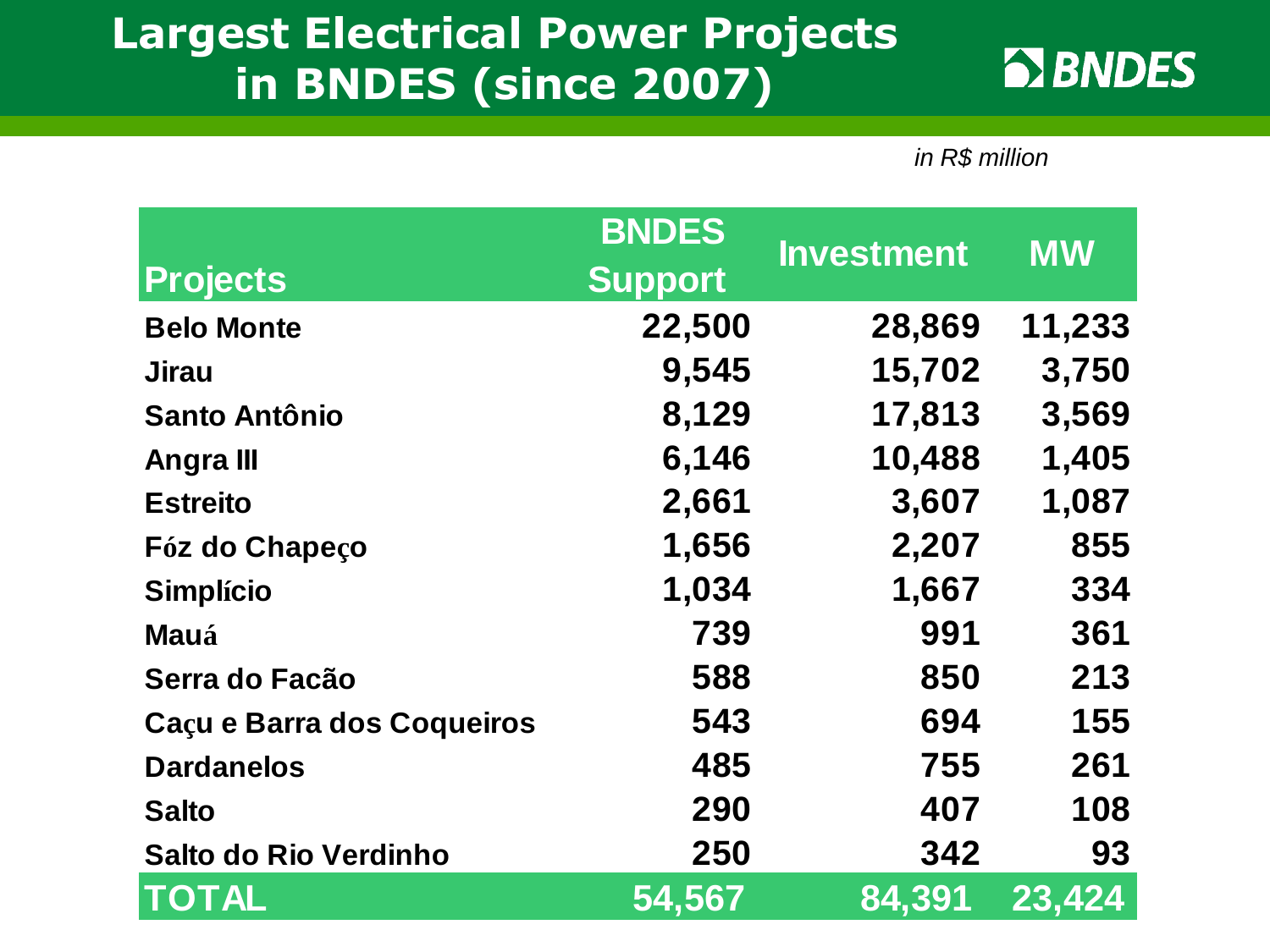*Project Finance* - Financing a specific project, not the company's business as a whole. Segregate the project costs, revenues and risks in a Special Proposed Company (SPC).

**BIBNDES** 

Requirements of a *Project Finance*:

 $\checkmark$  Creation of a Special Proposed Company (SPC);

 $\checkmark$  Different collaterals between the implementation and operational phases;

 $\checkmark$  Pledge of all future revenues to the loan providers;

 $\checkmark$  Project cash flow supports the loan installments - Debt Cover Ratio (DCR) greater or equal to 1.20;

 $\checkmark$  Shareholder's equity consistent with project's risk and return.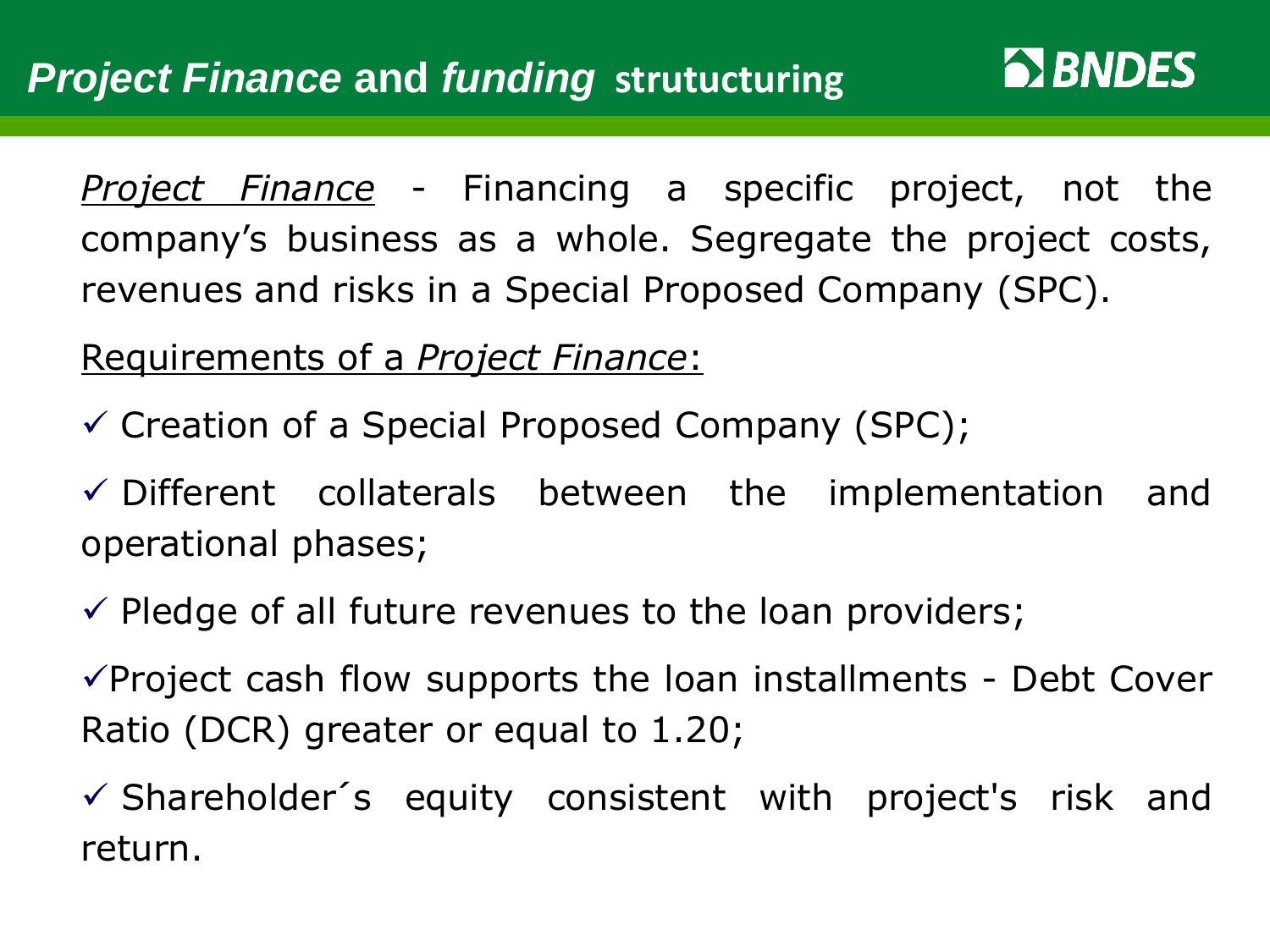

**Maria Helena de Oliveira (55 21) 2172-7422 mhelena@bndes.gov.br**